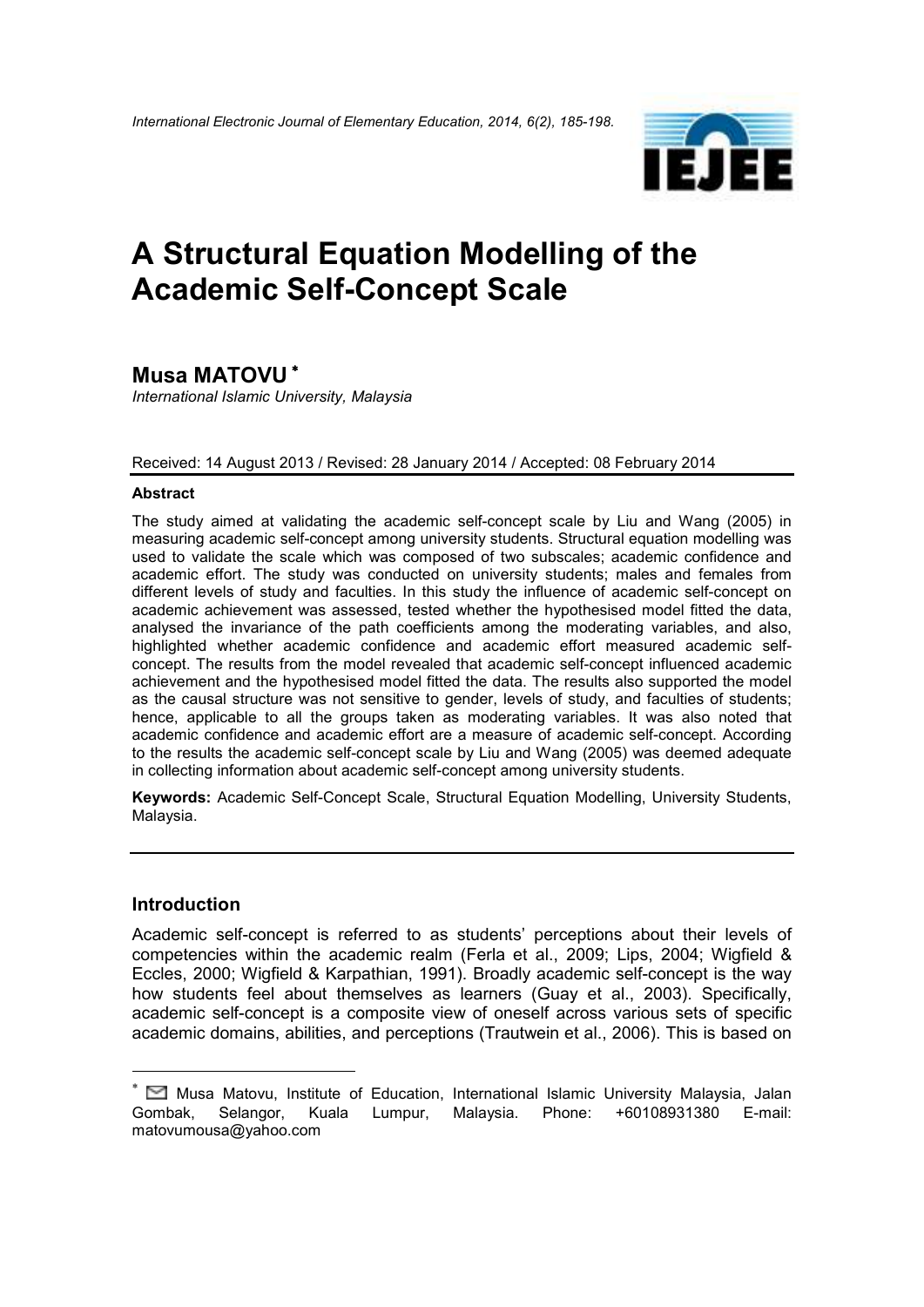self-knowledge and evaluation of values formed through experiences with the interpretation of one's academic environment (Eccles, 2005; Bong & Skaalvik, 2003). Academic self-concept has been noted of its tendency to decline among students from early to mid adolescence, and also, it can extend to adulthood (Liu & Wang, 2005). Marsh (1989) explained that academic self-concept reaches its lowest point in middle adolescence, but, also found out that academic self-concept increased through early adulthood. In other findings it has been noted that as students grow older their academic self-concept becomes relatively stable (Guay et al., 2003). Academic selfconcept has been noted to vary as students move through grades in which their academic self-concept tends to rise in the direction of their academic achievement (Liu & Wang, 2005; Jacob et al., 2002), while others studies found out that it tends to become weaker (Marsh & Yeung, 1997; Marsh et al., 2002). Generally, it has been highlighted that academic self-concept influences students' academic achievement (Awad, 2007; Marsh, 2006; Cokley, 2000; Marsh et al., 2002, 1999). However, although various researchers concur with the academic self-concept changes, only a few studies have tackled changes in the instruments of measure of academic selfconcept across various groups of students they measure (Matovu, 2012).

In another issue, several studies have tested the validity of academic self-concept instruments across age (Marsh, 1990; Marsh et al., 1988), gender (Byrne & Shavelson, 1987; Marsh, 1993), and other groups. There are no documented studies that have validated the Liu and Wang (2005) academic self-concept scale across gender, levels of study, and faculties among university students using structural equation modelling. Validation of an instrument is one way of improving its performance over time. Academic self-concept instruments which have been validated over time have become better and more effective in measuring academic self-concept (Byrne, 2002; Marsh et al., 1999). The validation of the academic self-concept scale in this study was done because it had been noted that weak theoretical bases, poor quality of measurement instruments, methodological shortcomings, and lack of consistent findings had merged academic self-concept instruments (Byrne, 1984; Shavelson et al., 1976).

The third issues is that gender differences in academic self-concept have been reported in some studies; males and females possessing different conceptions about their competencies in academic abilities (Ireson et al., 2001; Wigfield et al., 2001; Marsh, 1989). Studies have postulated that males show higher academic self-concept than females (Kling et al., 1999). In other studies it has been posited that males tend to exhibit higher academic self-concept in science courses while females in non-science courses (Harter, 1999; Marsh, 1989). Jacob et al. (2002) articulated that gender differences start as early as elementary school and remains stable throughout adolescence to adulthood. With such existing differences this called for the validation of the academic self concept scale to find out whether it was invariant across the groups it was measuring. In another study it was highlighted that small stereotypic gender differences linearly declined in mean levels of academic self-concept with age, and modest differentiation between academic competencies among students (Marsh, 2006). This can also be the same situation in other groups defined by self-concept and academic achievement (Worrell et al., 1999).

Fourth, Byrne (1996) and Hattie (1992) cited two major issues in which any research concerning the self-concept should focus; (a) the development of instruments affording to collect valid and reliable scores and (b) attention to cross-cutting concerns in the development of academic self-concept measures which have also been addressed in this study. Specifically, lack of the above cited issues reported in the literature have led to the validation of the academic self-concept scale and further studies on academic self-concept (Marsh, 1990; Marsh et al., 1988; Marsh et al., 1991).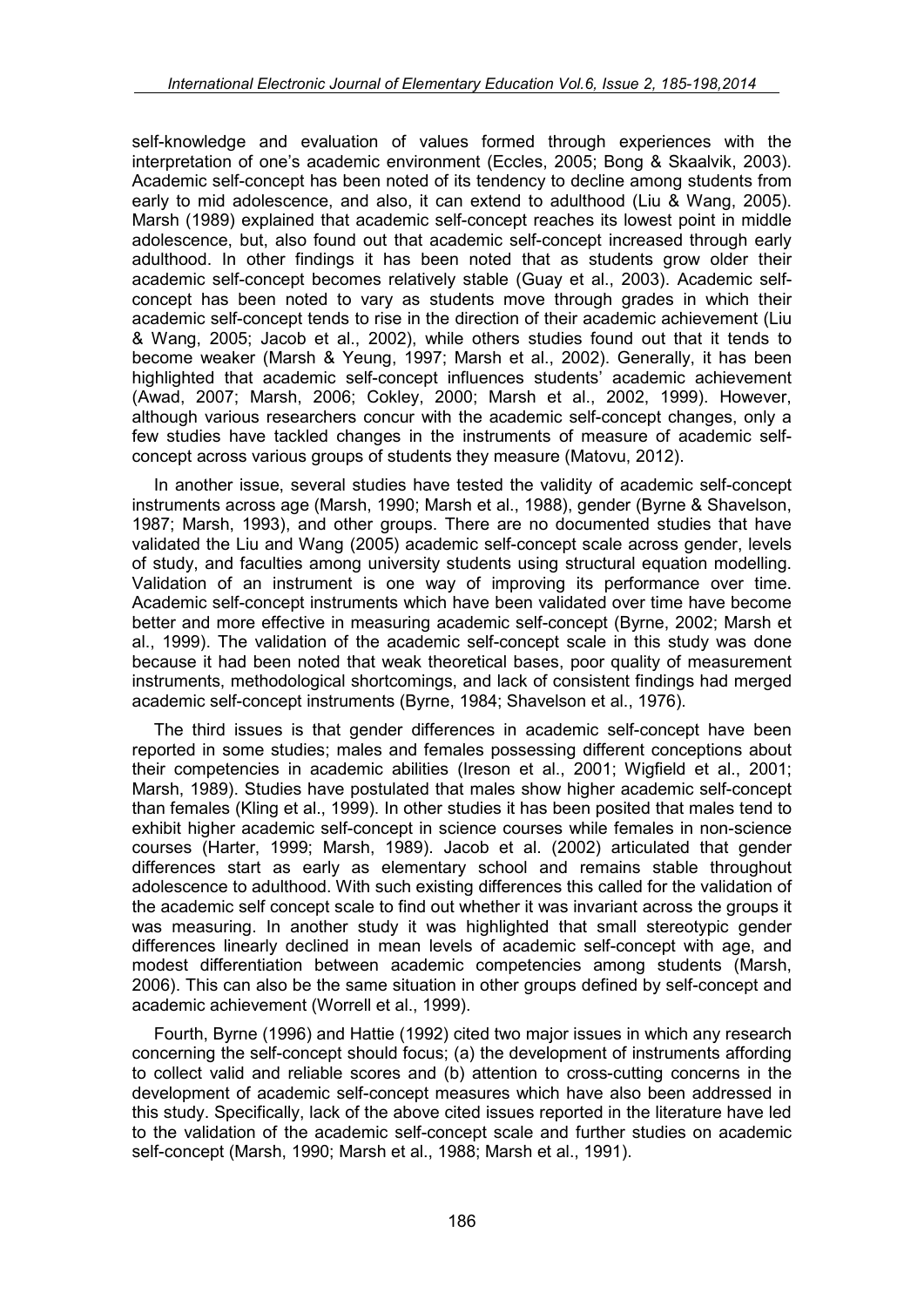According to developed theories and models that explain academic self-concept and academic achievement, there has been no much proof on whether prior academic selfconcept influences academic achievement or, prior academic achievement causes subsequent academic self-concept (Marsh et al., 2002; Matovu, 2012). In the selfenhancement model academic achievement is due to the consequence of academic self-concept (Bong, 2001; Skaalvik & Skaalvik, 2005). Secondly, the skill-development model highlights that academic achievement determines academic self-concept (Marsh, 2006; Marsh et al., 2005, 2002, 1999). Third, academic self-concept and academic achievement are reciprocal (Guay et al., 2003). The extensive debate among researchers concerning whether prior academic self-concept influences academic achievement, or, prior academic achievement causes subsequent academic selfconcept has been considered an egg-chicken question (Marsh et al., 2002). This also calls for more understanding of the influence of academic self-concept on academic achievement, and to validate further the instruments that measure academic self concept (Byrne, 1996; Shavelson et al., 1976).



**Figure 1.** Academic self-concept - Academic achievement hypothesised model

ACHIEVE = Academic Achievement, ASC = Academic Self-Concept, AC = Academic Confidence, AE = Academic Effort

#### *Measure*

The aim of the study was to validate the academic self-concept scale developed by Liu and Wang (2005) to test for its variability and reliability in measuring academic selfconcept among university students. The academic self-concept scale was developed in reference to the general academic status scale (Piers & Harris, 1964), the academic esteem subscale (Battle, 1981), and the school subjects self-concept (Marsh et al., 1983). The original academic self-concept scale by Liu and Wang (2005) had to two sub scales; (a) academic confidence, and (b) academic effort each with 10 items. The 20 item questionnaire which utilised a 7 point likert scale with designated end points of strongly agree and strongly disagree was used in this study. The items included both negatively and positively worded items to avoid the same answers from the students. Both academic confidence and academic effort items were mixed in the scale; academic confidence items taking odd numbers (1, 3, 5, 7, 9, 11, 13, 15, 17, 19), while academic effort items taking even numbers (2, 4, 6, 8, 10, 12, 14, 16, 18, 20). For the first validation the Liu and Wang (2005) academic self-concept scale item 13 was removed, and in the second validation by Tan and Yates (2007) using Rasch modelling three items (4, 13, and 18) were removed because of their poor in-fit statistics (see the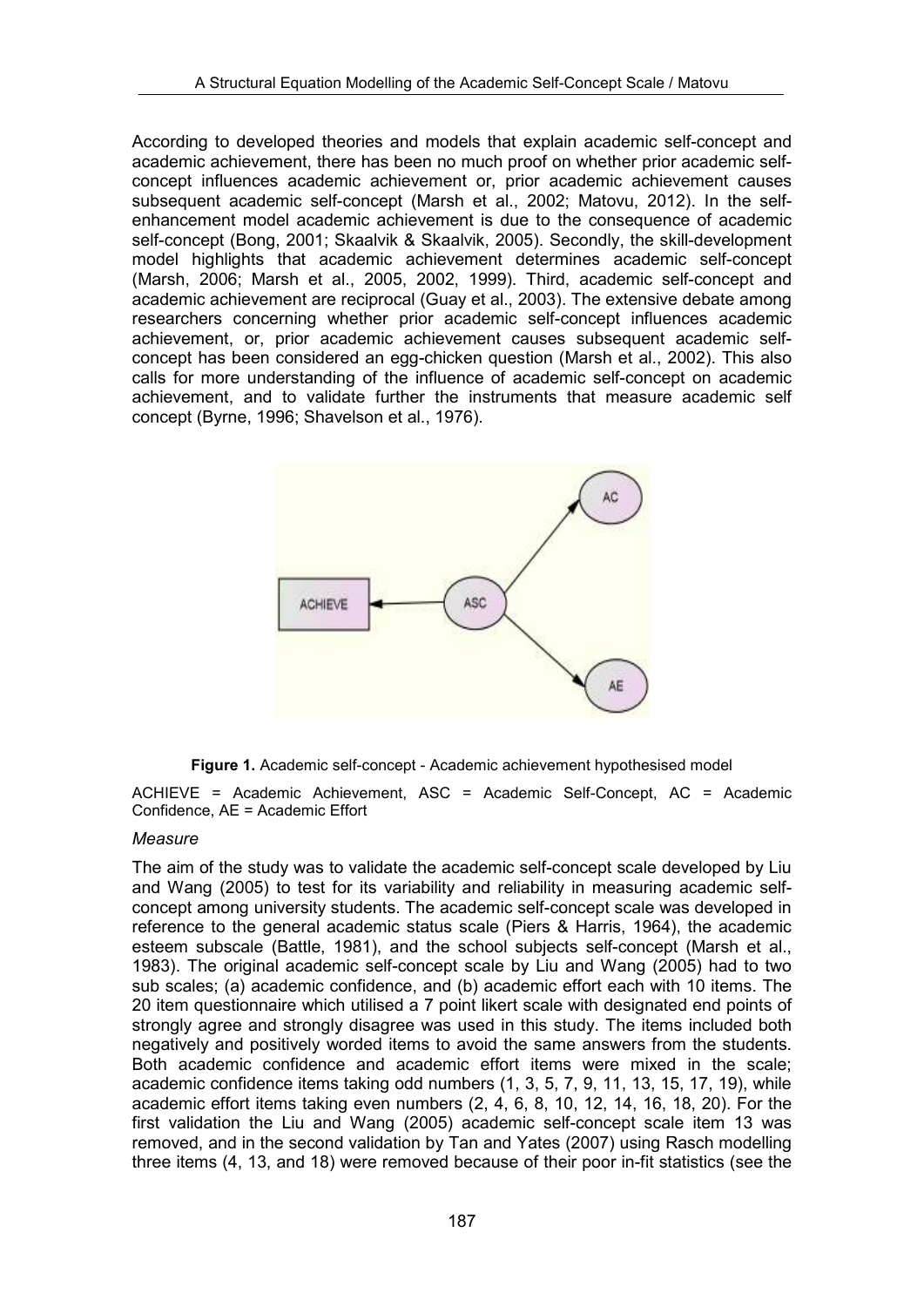instrument in Appendix A). These studies were done in secondary schools and primary schools respectively in Singapore.

#### *Research Questions*

This study was based on two research questions; (a) whether the Liu and Wang (2005) academic self-concept scale was appropriate to measure academic self-concept among university students, and (b) whether university students' academic self-concept influenced their academic achievement.

#### *Hypotheses*

The study was conducted on four hypotheses which included; (a) academic selfconcept directly influences academic achievement, (b) the hypothesised model will fit the data collected using the Liu and Wang (2005) academic self-concept scale, (c) the path coefficients of the hypothesised model vary significantly among groups (gender, levels of study, and faculties) as moderating variables, and (d) academic confidence and academic effort are a measure of academic self-concept.

#### **Methods**

#### *Sample*

The data was collected from a total of 280 students in a public university in Malaysia. The sample composition was of males (50.4%) and females (49.6%) for gender, non science (61.8%) and science (38.2%) for faculties, and undergraduates (50.7%) and postgraduates (49.3%) for levels of study. All the students were randomly selected from their respective groups. For science and non science faculties, the students were selected from the different departments in their respective faculties. The sample was appropriate because it considered the proportions of the different groups in its selection.

## *Instrument*

The data was collected using the original academic self-concept scale by Liu &Wang (2005) which measured academic confidence and academic effort on the general academic self-concept. Academic confidence and academic effort served as endogenous variables to the general academic self-concept. The instrument had 20 items on a 7 point scale on which students responded to indicate their agreement or disagreement with the items. The 20 item original Liu and Wang (2005) academic selfconcept scale was validated because there was no literature that it had ever been validated on measuring academic self concept among university students using structural equation modelling.

#### *Structural Equation Modelling*

The study applied four stages structural equation modelling using AMOS 18 to test the hypotheses. The study validated the measurement model, confirmatory factor analysis was done to the hypothesised model, metric invariance were calculated, and then later, good fit of the fully fledged academic self-concept and academic achievement model was tested. All these processes allowed the relation to be tested only after ensuring that the latent variables were measured adequately (Barry & Stewart, 1997). In cross validation of the model, moderating effects of gender, levels of study, and faculties were considered. In estimating the hypothesised model using covariance matrix the estimations satisfied the underlying statistical distribution theory by giving appropriate estimates for the properties. This was due to having adopted a maximum likelihood in estimating the full-fledged model. After the model had been estimated a set of criteria were applied to evaluate the model goodness-of-fit. The measures were based on the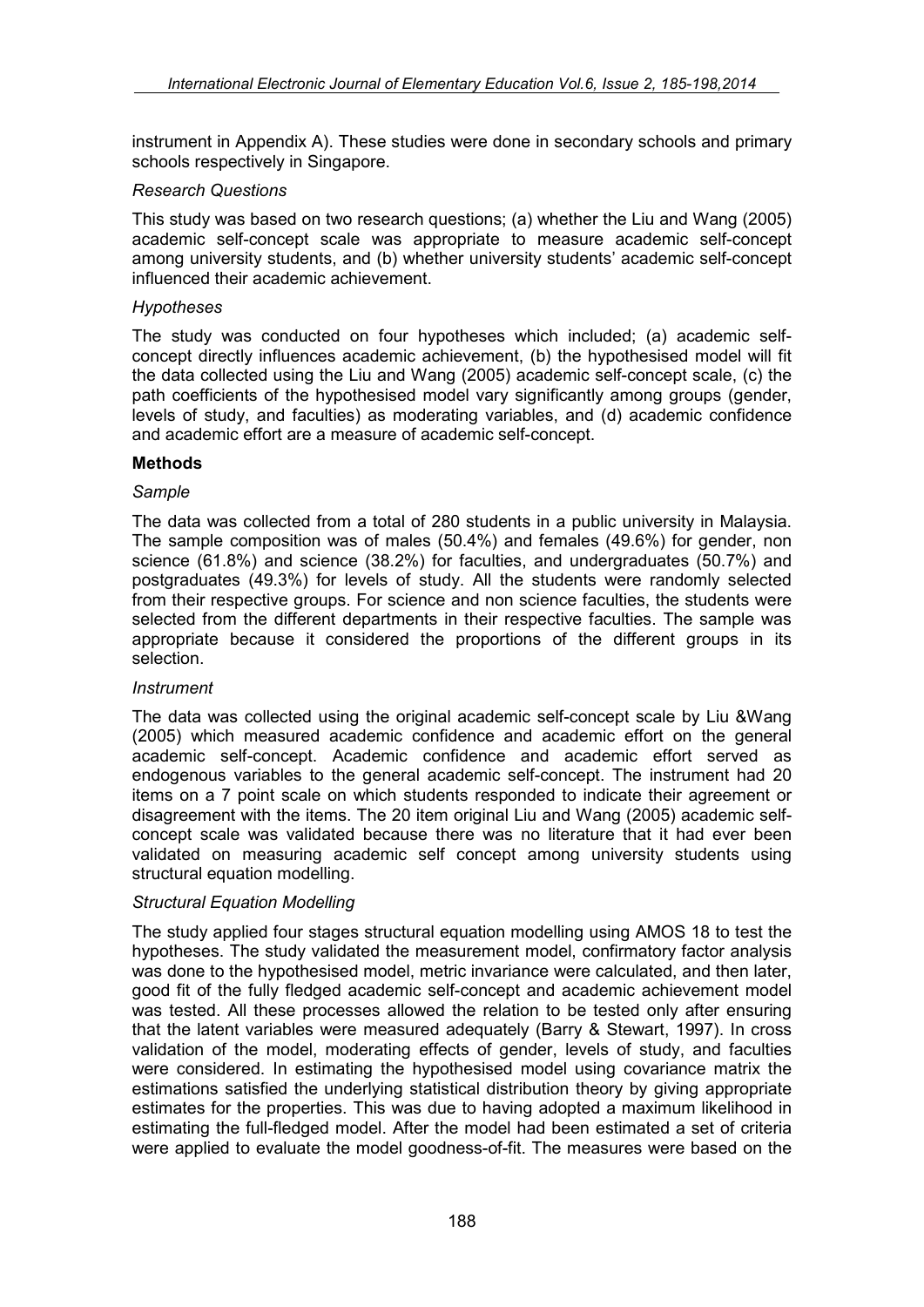conventionally accepted criteria for deciding what constitutes a good fit model, that is, (a) reasonableness of the estimates, (b) consistence of the model that collected data, and (c) proportions of variance of the dependent variables that accounted for by the exogenous variables.

| Construct                 | <b>Items</b>    | Measure                                                                                    | M    | <b>SD</b> | <b>CR</b> |  |
|---------------------------|-----------------|--------------------------------------------------------------------------------------------|------|-----------|-----------|--|
| Academic<br>Confidence    | C <sub>1</sub>  | I can follow the lectures easily.                                                          | 4.35 | 1.81      | .853      |  |
|                           | C <sub>2</sub>  | I am able to help my course mates<br>in their school work.                                 | 4.66 | 1.73      |           |  |
|                           | C <sub>3</sub>  | If I work hard, I think I can get 5.31<br>better grades.                                   |      | 1.64      |           |  |
|                           | C <sub>10</sub> | I am able to do better than my 4.58<br>friends in most courses.                            |      | 1.77      |           |  |
| Academic<br><b>Effort</b> | E <sub>2</sub>  | I often do my course work without 5.67<br>thinking.                                        |      | 1.36      | .861      |  |
|                           | E <sub>3</sub>  | I pay attention to the lecturers 6.39<br>during lectures.                                  |      | 1.12      |           |  |
|                           | E4              | I study hard for my tests.                                                                 | 6.49 | .97       |           |  |
|                           | E5              | am usually interested in my 6.48<br>course work.                                           |      | 1.03      |           |  |
|                           | E <sub>6</sub>  | I will do my best to pass all the 6.84<br>courses this semester.                           |      | .46       |           |  |
|                           | E <sub>9</sub>  | I do not give up easily when I am<br>faced with a difficult question in my<br>course work. | 5.80 | 1.22      |           |  |

**Table 1.** *Measurement of the variables of the hypothesised model*

Note: M = Mean, SD = Standard Deviation, CR = Composite Reliability

## **Results**

In this section, the results of the structural equation modelling that addressed the hypotheses of the study are presented.

## *Measurement model*

Confirmatory Factor Analysis using AMOS 18 was used to determine the psychometric properties of the academic self-concept scale and the academic achievement among university students. The results got using the maximum likelihood estimation of confirmatory factor analysis tested the validity of the model which indicated that the hypothesised model fitted the data. In the first run of the data some items had poor loading on their respective factors. The items with poor fit were removed from the model. In the subsequent run, the overall fit of the measurement model was adequate with Relative Chi- Square = 2.386, CFI = .943, RMSEA = .070, SRMR = .048, and *p* = .000 (see figure 2). All measures were within acceptable values indicating good model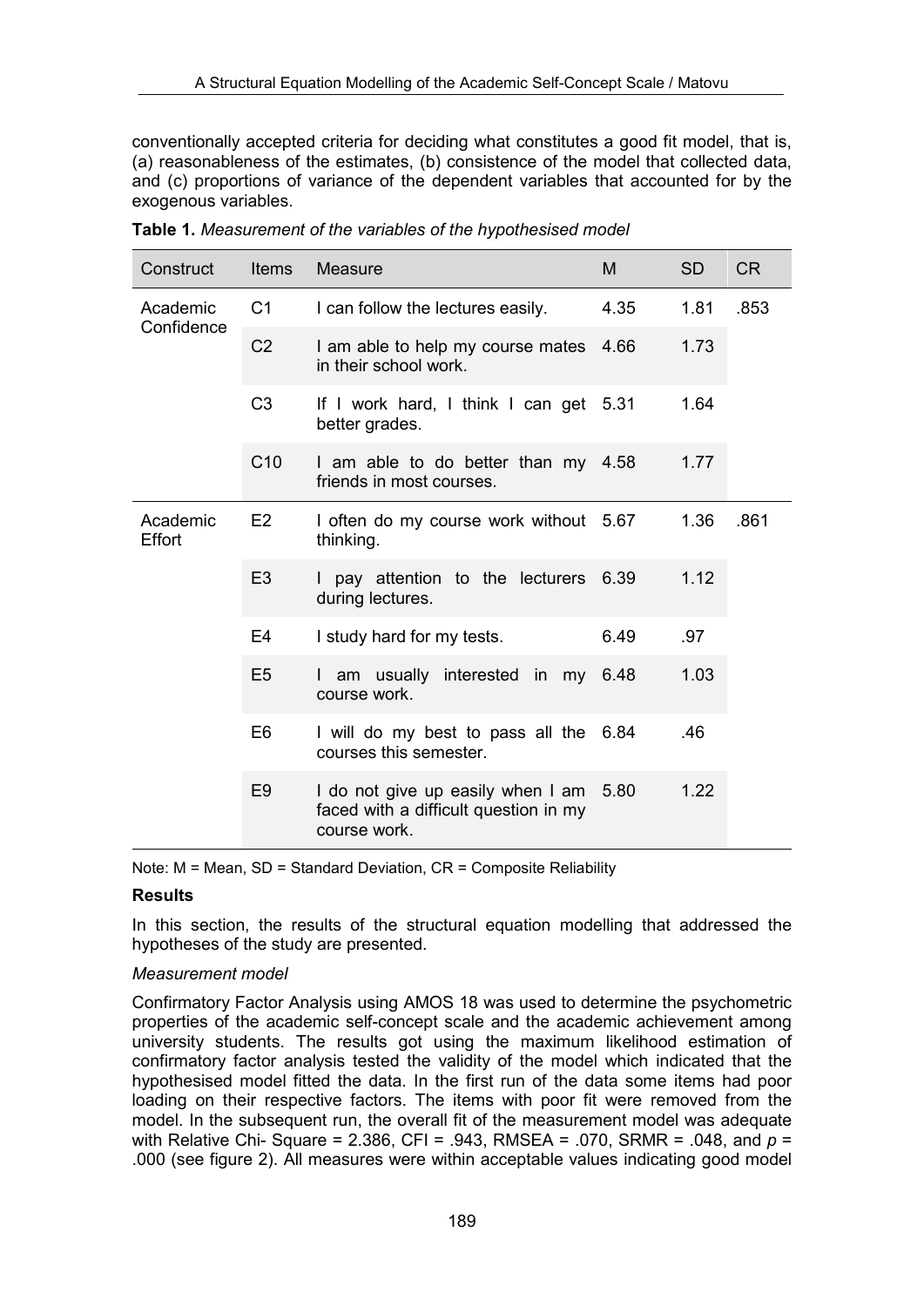fit (Byrne, 2001, 2006, 2010; Arbuckle & Wothke, 1999; Masrom & Hussein, 2008; Brown, 2006). In other words, measuring academic self-concept did generate the observed covariance matrix; that is to say, there was no evidence to reject the measurement model at this level. From the measurement model the factor loading were substantial and statistically significant at  $p = 0.00$ , and the model was free from offending estimates. The composite reliability for the first order factors was .85 for academic confidence and .86 for academic effort (see table 1). A composite reliability above .70 for a model is adequate (Hair et al., 1998). Also, both convergent and discriminant validity were examined. The convergent validity which is the extent to which indicators of a specific construct converge or share proportion of variance in common was examined using composite reliability and Average Variance Extracted (AVE). Discriminant validity which is the extent to which a construct is truly distinct from other constructs (Bagozzi & Lee, 2002; Shen et al., 2009) was examined as well. The data supported the measurement adequacy with the Average Variance Extracted (AVE) of .68 to academic confidence and .62 to academic effort which were above the threshold (.50) and an evidence of convergent validity (Fornell & larker, 1981; Shittu et al., 2011). Also the AVE for both academic confidence and academic effort were greater than the squared correlation (.42) which was an evidence for discriminant validity that is, supporting the evidence of construct validity of the model. This indicated that the measured variables were more in common with the construct they were associated with than they did with the other constructs (Byrne, 2010).



**Figure 2.** Measurement model of Academic Self-Concept AC = Academic Confidence, AE = Academic Effort

From the measurement model in figure 2, six items (7, 9, 11, 13, 15 and 17) were removed from the academic confidence subscale, while four items (2, 14, 16 and 20) were also removed from the academic effort subscale (see items in appendix A). This was because the items had poor loadings onto their factors.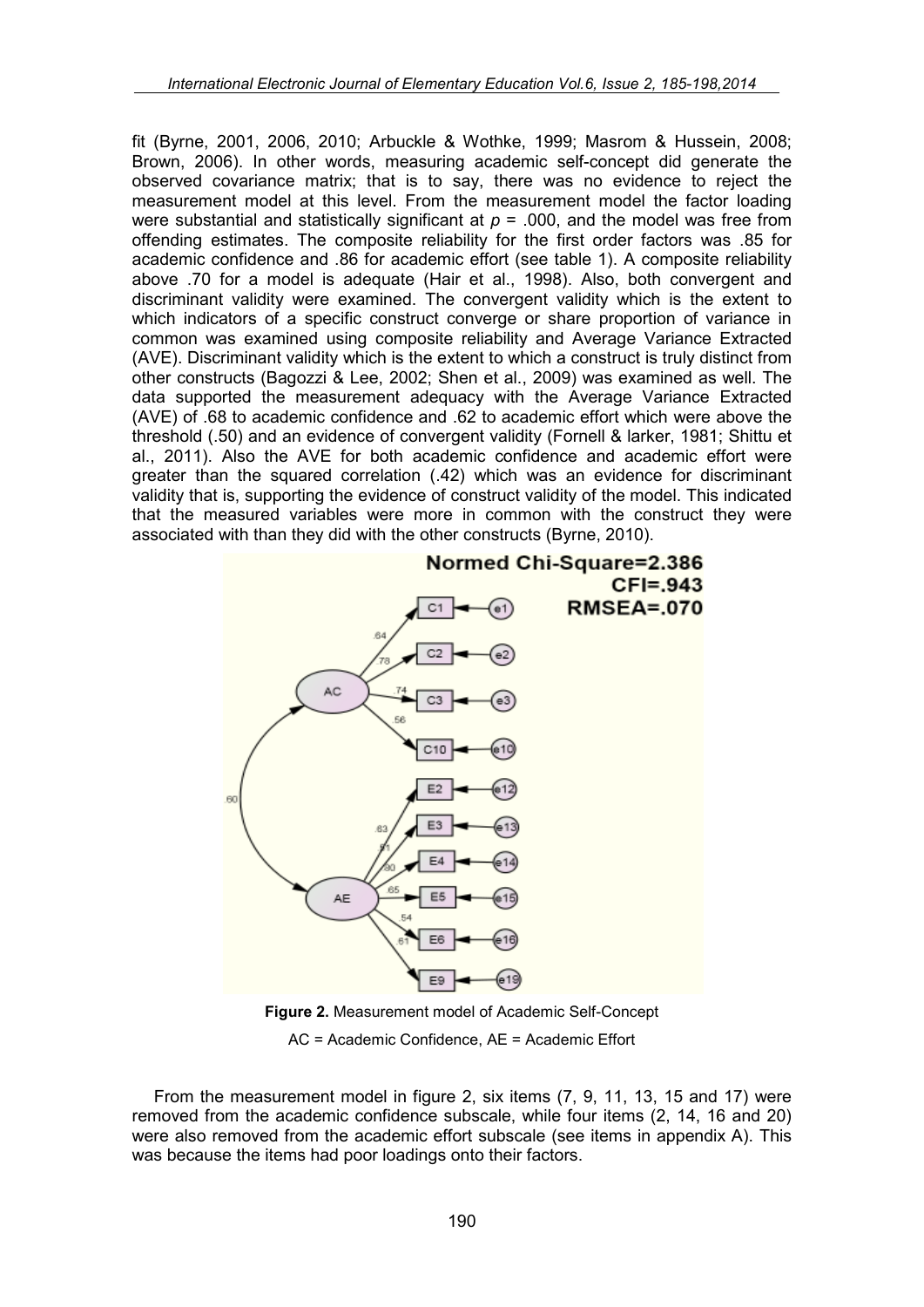## *Full- fledge model of academic self-concept and academic achievement*

Figure 3 shows results of structural equation modelling of the influence of academic self-concept on academic achievement in the full-fledged model. According to the goodness-of-fit statistics, confirmatory modelling yielded consistence in the causal relationship with the data, with Relative Chi-Square =  $2.272$ ; CFI = .937, RMSEA = .068, SRMR = .050, and  $p = 0.000$ . All the results got indicated that the indices satisfied their critical cut off scores; that is, the model fitted the data.



**Figure 3.** Standardised coefficients of the Academic Self-concept - Academic Achievement hypothesised Model

According to the model in figure 3, the parameter estimates of the derived model were good and free from offending values. According to the coefficients of the causal structure, all path coefficients were statistically significant at .005 levels, showing the practical importance of the model. From the model in figure 3 it can be highlighted that students' academic confidence (*β* = .88, *p* < .05) and academic effort (*β* = .68, *p* < .05) contributed to their academic self-concept. Also, academic self-concept was influential to the students' academic achievement ( $\beta$  = .41,  $p$  < .001). The two endogenous variables explained 61% of the variability in academic self-concept. From the findings, the four hypotheses were supported by the results got in the study.

#### *Gender, levels of study, and faculties' invariance of the model*

It was also in the interest of the research to examine the structure invariance of the model among the moderating variables. The model had three moderating variables which included gender (males and females), levels of study (Postgraduate or undergraduate), and faculties (science or non-science). In testing the invariance simultaneous analysis was done on the males ( $n^1$  = 141) and females ( $n^2$  = 139). Later,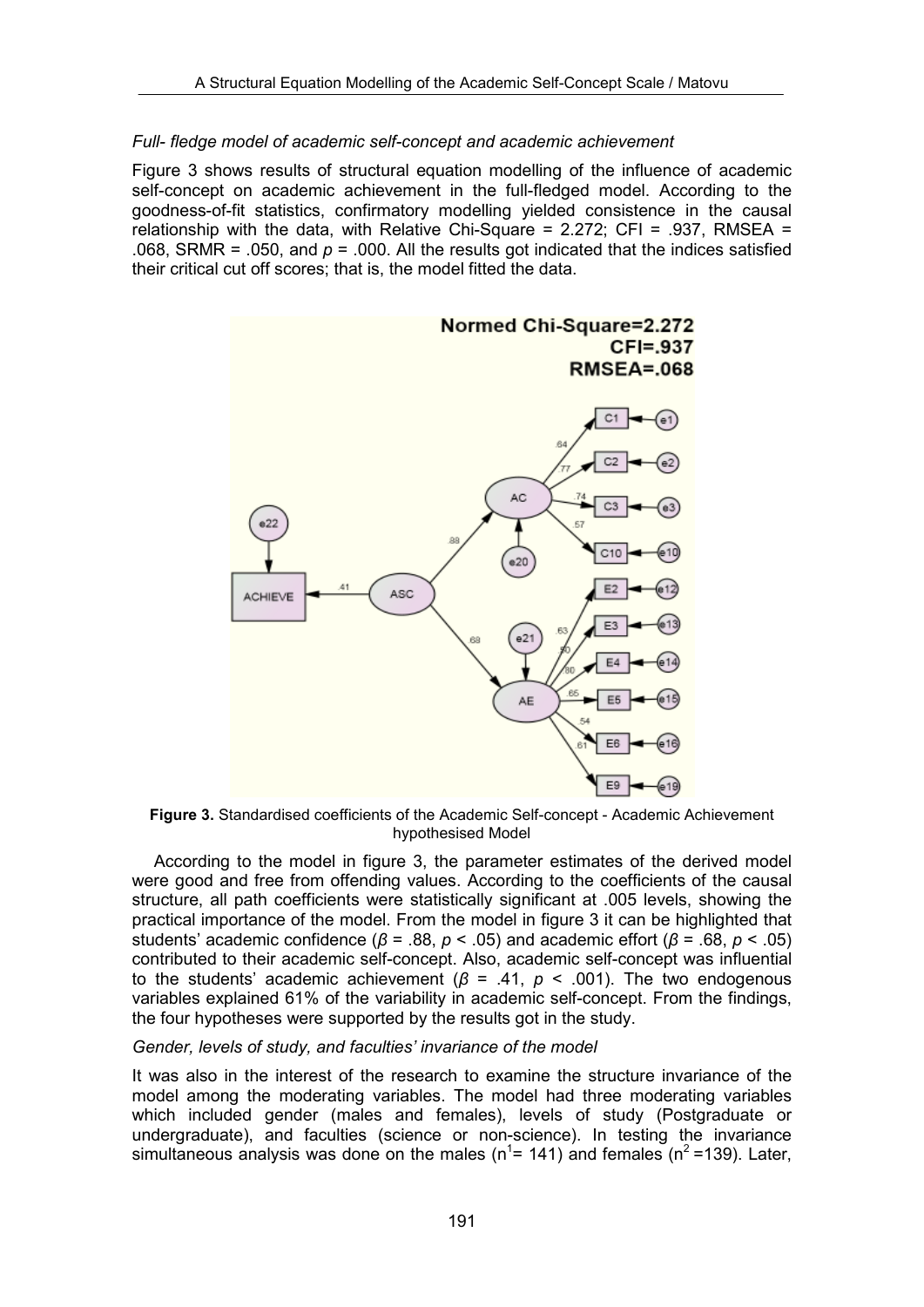an analysis of the constrained model for the males and females was done whose Chi-Square values were tested against the baseline Chi-Square values for the statistical significance difference. The same procedure was done to test for the invariance in the levels of study (undergraduates;  $n^1$  = 142 and postgraduates;  $n^2$  = 138), and faculties (science;  $n^1$  = 107 and non-science;  $n^2$  = 173) of the university students (see table 2).

The invariance tests across male and female groups resulted in a statistically insignificant change in the Chi-Square value,  $\chi^2$  (*df* = 8) = 16.84, *p* > .005. Also for undergraduates and postgraduates, *χ²* (*df* = 8) = 8.76, *p* > .005, and non science and science faculties,  $\chi^2$  (*df* = 8) = 5.918,  $p > .005$  had also a statistically insignificant change in the Chi-Square value. According to the results, the difference in the Chi-Square values of the constrained and unrestricted model did not produce poor fit. It can be concluded from the results of the invariance tests, that is; gender, levels of study, and faculties in which the students study did not interact with the students' academic achievement. It can also be drawn from the results that the path coefficients did not vary significantly across the three groups (gender, levels of study and faculties). Hence gender, levels of study, and faculties of the students were not invariant on the academic self concept scale among university students.

|         |              | Chi-Square | df | Critical<br>value | Chi-Square<br>Change |  |
|---------|--------------|------------|----|-------------------|----------------------|--|
| Gender  | Unrestricted | 150.18     | 86 | 21.95             | 16.84                |  |
|         | Constrained  | 167.02     | 94 |                   |                      |  |
| Level   | Unrestricted | 142.67     | 86 | 21.95             | 8.76                 |  |
|         | Constrained  | 151.43     | 94 |                   |                      |  |
| Faculty | Unrestricted | 150.88     | 86 | 21.95             | 5.92                 |  |
|         | Constrained  | 156.80     | 94 |                   |                      |  |

**Table 2.** *Results of multiple groups modelling of the hypothesised model*

*df = degrees of freedom* 

## **Discussion**

In this study, several findings have been got and have expanded on the knowledge in the area of academic self-concept and academic achievement at large. The results got can explain related issues on students' achievement in relation to their academic selfconcept with the studied moderating variables. The results showed that academic selfconcept directly influenced academic achievement. These results are similar to those found by Awad (2007), Cokley (2000), Cokley (2002) & Lent et al. (1997) who highlighted that academic self-concept had a relationship with academic achievement. It can also be derived from the results of this study that the higher the academic selfconcept the students have the more they will achieve academically. Or, the avoidance of repeated failure can produce good academic achievement (Martin et al., 2004).

It can also be highlighted that academic self-concept through gender, levels of study, and faculties does not influence academic achievement. So, in the current situation where studies are being done on academic self-concept as an influencer to academic achievement, gender, levels of study, and faculties do not moderate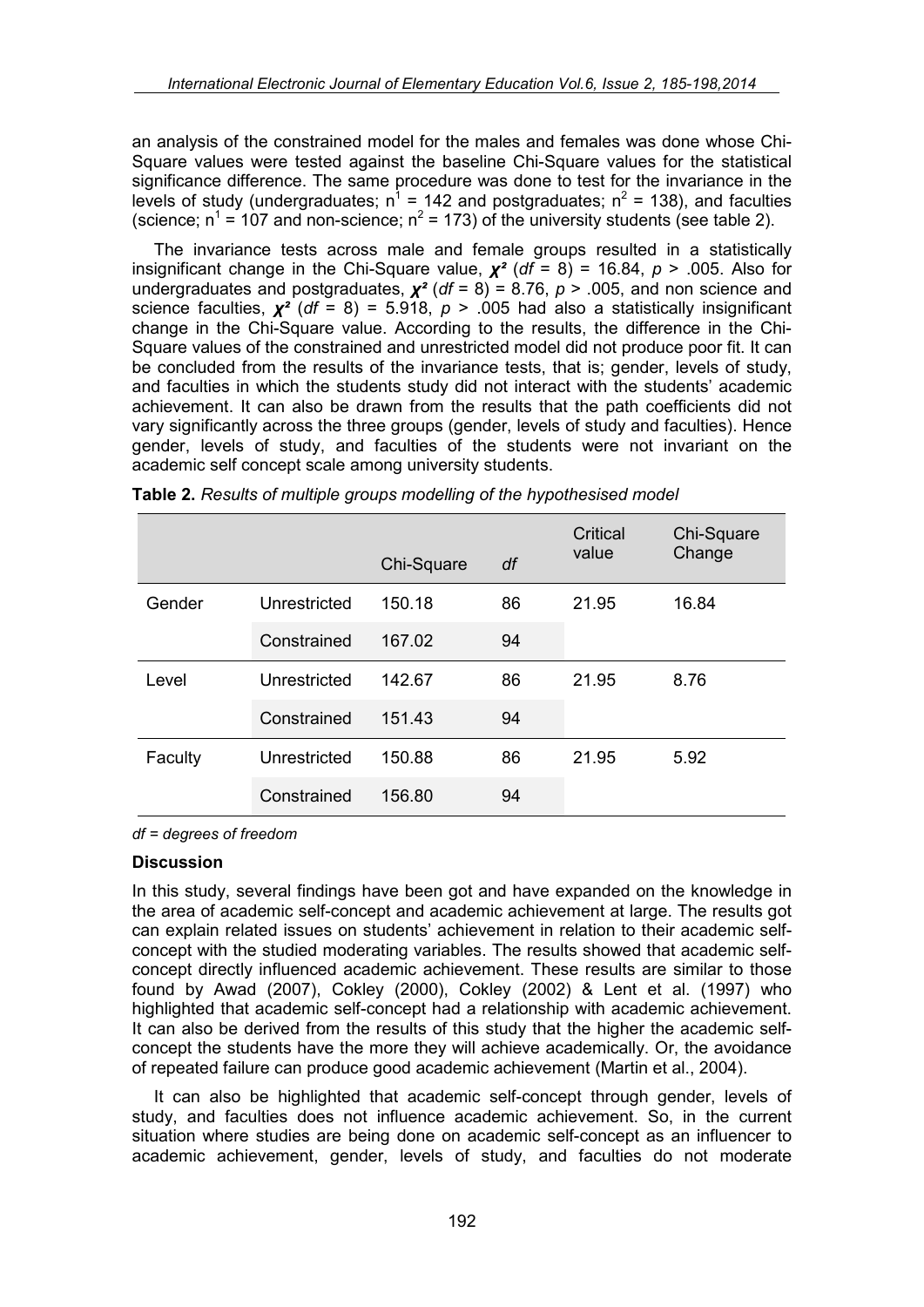academic achievement. This refutes the findings of Ireson et al. (2001), Wigfield et al. (2001), Marsh & Yeung (1998), Pajares & Miller (1994) who articulated that males and females possess different conceptions about their competence in academic abilities. This was by males having a higher academic self-concept than females (Kling et al., 1999). Basing this on gender this may discourage a particular gender from certain academic choices view themselves as poorly fitting into certain academic areas (Eagly, 1987; Eccles, 1987). This was evidenced in male dominated course where females reported higher levels of academic discrimination than females in female dominated course (Steele et al., 2002). Also the results reject that there is a difference in selfconcept of students offering either science based or non-science courses (Harter, 1999; Marsh, 1989). Again the results of this study have differed from the findings of Trautwein et al. (2006) who suggested that academic self-concept may differ as a function of the students' achievement on their reference group. At the same time findings of this study are similar to those of Bong and Skaalvik (2003) that revealed that academic self concept directly influences how students perform at academic tasks.

#### **Conclusion**

In analysis of the findings of the study they have applicable implications in the teaching and learning process among university students. In the teaching and learning situation targeted on academic self-concept instructors should be aware that students' academic confidence and academic effort are great contributors to their academic self-concept which determines their academic achievement. Teaching instructors should go an extra mile to develop students' academic confidence and also encourage them to put in more effort in order to achieve highly academically. Secondly, researchers to us the academic self-concept scale by Liu and Wang (2005) in future to find out the academic self concept of university students they should know that it is valid and invariant across students' gender, levels of study and faculties.

• • •

**Musa MATOVU** is a doctoral student at Institute of Education, International Islamic University Malaysia. He holds a Masters degree in Educational Psychology, a Postgraduate Diploma in Education, and a Bachelor of Arts degree from Makerere University, Uganda. He is a lecturer in the Department of Educational Psychology, Islamic University in Uganda. His areas of research interest include educational psychology, educational assessment, assessment practices, assessment conceptions, educational psychometric measurement and instrument validation, and school guidance and counselling.

## **References**

- Arbuckle, J. L., & Wothke, W. (1999). *Amos 4.0 User's Guide, Small Waters Corporation.* Chicago, IL.
- Awad, G. (2007). The role of racial identity, academic self-concept, and self-esteem in the prediction of academic outcomes for African American students. *Journal of Black Psychology, 33*, 188-207.
- Bagozzi, R. P., & Lee, K. H. (2002). Multiple routes for social influence: the role of compliance, internalization, and social identity. *Social Psychology Quarterly, 65*, 226-47.
- Barry, B., & Stewart, G. L. (1997). Composition, process, and performance in self-managed groups: the role of personality. *Journal of Applied Psychology, 82,* 62-78.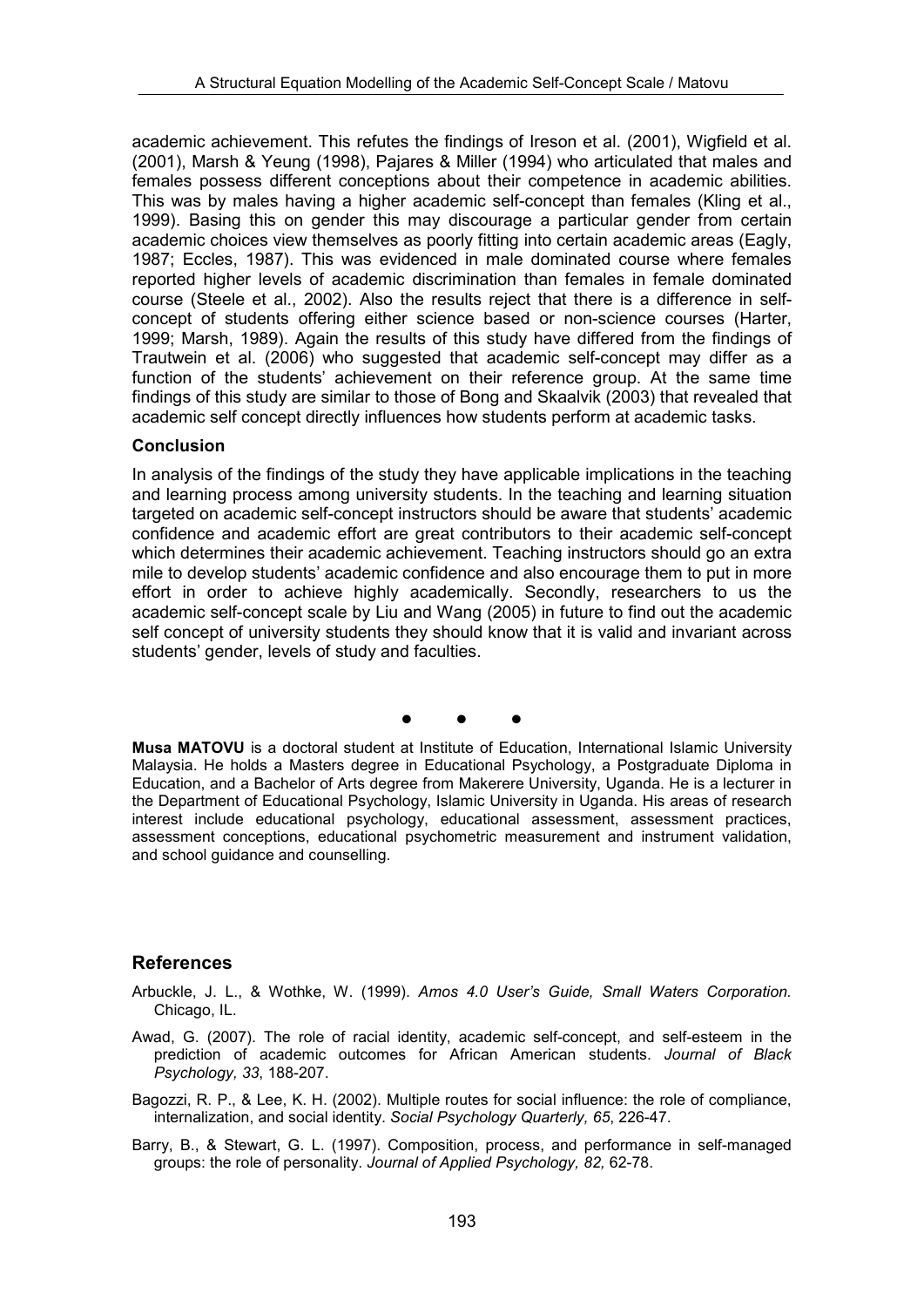- Battle, J. (1981). *Culture-free SEI: Self-Esteem Inventories for children and adults*. Seattle: Special Child Publications.
- Bong, M. (2001). Between- and within-domain relations of academic motivation among middle and high school students: Self-efficacy, task-value, and achievement goals. *Journal of Educational Psychology, 93,* 23-34.
- Bong, M., & Skaalvik, E. M. (2003). Academic self-concept and self-efficacy: How different are they really? *Educational Psychology Review, 15*, 1-40.
- Brown, T. A. (2006). *Confirmatory Factor Analysis for Applied Research*. New York: Guilford Press.
- Byrne, B. M. (1984). The general/academic self-concept nomological network: A review of construct validation research. *Review of Educational Research, 54,* 427-456.
- Byrne, B. M., & Shavelson, R. J. (1987). Adolescent self-concept: The assumption of equivalent structure across gender. *American Educational Research Journal, 24,* 365-385.
- Byrne, B. M. (1996). *Measuring self-concept across the life span: Issues and instrumentation.* American Psychological Association.
- Byrne, B. M. (2001). *Structural Equation Modelling with AMOS: Basic Concepts, Applications and Programming.* Erlbaum Associates, Mahwah, NJ.
- Byrne, B. M. (2002). Validating the Measurement and Structure of Self-Concept: Snapshots of Past, Present, and Future Research. *American Psychologist, 57,* 897-909.
- Byrne, B. M. (2010). *Structural Equation Modelling with AMOS. Basic Concepts, Applications,*  and Programming (2<sup>nd</sup> edn.). New York: Routledge.
- Cokley, K. (2000). An investigation of academic self-concept and its relationship to Academic achievement in African American college students. *Journal of Black Psychology*, *26,* 148- 164.
- Cokley, K. (2002). Ethnicity, gender, and academic self-concept: A preliminary examination of academic dis-identification and implications for psychologists. *Cultural Diversity and Ethnic Minority Psychology, 8,* 378-388.
- Eagly, A. H. (1987). *Sex differences in social behaviour: A social-role interpretation*. Hillsdale, NJ: Erlbaum.
- Eccles, J. (1987). Gender roles and women's achievement-related decisions. *Psychology of Women Quarterly*, *11,* 135-172.
- Eccles, J. S., (2005). Influences of parents' education on their children's educational attainments: the role of parent and child perceptions. *London Review of Education, 3,* 191- 204.
- Ferla, J., Valcke, M., & Cai, Y. (2009). Academic self-efficacy and academic self-concept: Reconsidering structural relationships. *Learning and Individual Differences, 19,* 499-505.
- Fornell, C., & Larcker, D. (1981). Evaluating structural equation models with unobserved variable and measurement error. *Journal of Marketing Research 18,* 39-50.
- Guay, F., Marsh, H. W., & Boivin, M. (2003). Academic self-concept and achievement: Developmental perspective on their causal ordering. *Journal of Educational Psychology*, *95,* 124-136.
- Hair, J. F., Black, W. C., Babin, B. J., Anderson, R. E., & Tatham, R. L. (1998). *Multivariate Data Analysis.* Pearson Education: Upper Saddle River, NJ.
- Harter, S. (1999). *He construction of the self: A developmental perspective.* New York: Guilford Press.
- Hattie, J. (1992). *Self-concept.* Hillsdale, NJ: Erlbaum.
- Ireson, J., & Hallam, S. (2001). *Ability grouping in education*. London: Chapman.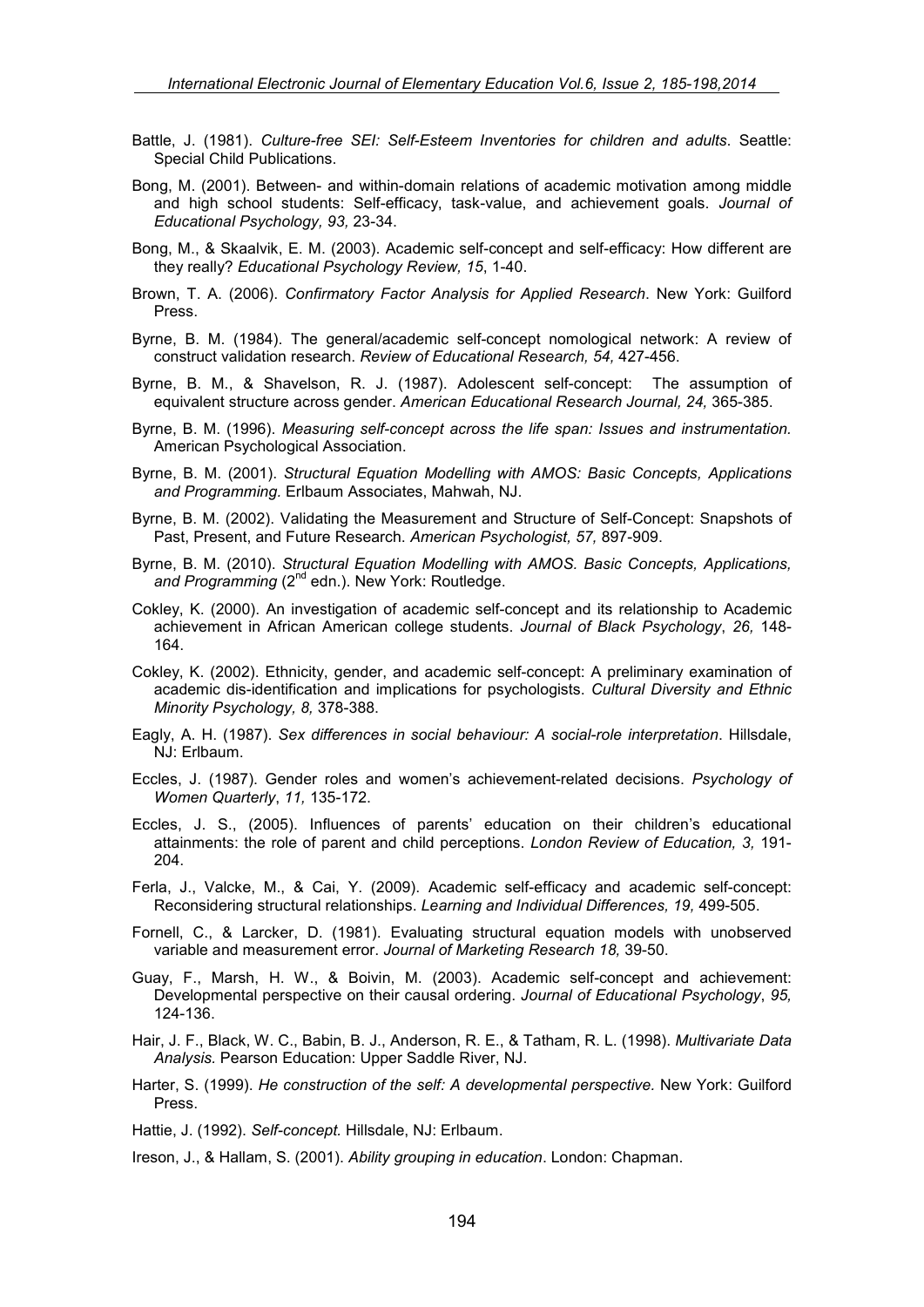- Jacob, J. E., Lanza., Osgood, D. W., Eccles, J. S., & Wigfield, A. (2002). Changes in children's self-competence and value: gender and domain differences across grades one through twelve. *Child Development, 73,* 509-527.
- Kling, K. C., Hyde, J. S., Showers, C. J. & Buswell, B. N. (1999). Gender differences in selfesteem: A meta-analysis. *Psychological Bulletin*, *125,* 470-500.
- Lent, R. W., Brown, S. D., & Gore, P. A. (1997). Discriminant and predictive validity of academic self-concept, academic self-efficacy, and mathematics-specific self-efficacy. *Journal of Counselling Psychology, 44,* 307-315.
- Lips, H. M. (2004). The Gender Gap in Possible Selves: Divergence of Academic Self-Views Among High School and University Students. *Sex Roles, 50,* (5/6), 357-371.
- Liu, W. C., & Wang, C. K. J. (2005). Academic Self-Concept: A Cross-Sectional Study of Grade and Gender Differences in a Singapore Secondary School. *Asia Pacific Education Review, 6*(1), 20-27.
- Marsh, H. W. (1989). Age and sex effects in multiple dimensions of self-concept: Preadolescence to early adulthood. *Journal of Educational Psychology, 81*, 417-430.
- Marsh, H. W. (1990). The structure of academic self-concept: The Marsh-Shavelson model. *Journal of Educational Psychology, 82,* 623-636.
- Marsh, H. W. (1993). Academic self-concept: Theory measurement and research. In J. Suls (edn.). *Psychological perspectives on the self*. Hillsdale, NJ: Erlbaum.
- Marsh, H. W. (2006). *Self-concept theory, measurement and research into practice: The role of self-concept in educational psychology*. Unpublished manuscript, British Psychology Society, 25<sup>th</sup> Vernon- Wall lecture.
- Marsh, H. W., & Yeung, A. S. (1997). The causal effects of academic self-concept on academic achievement: Structural equation models of longitudinal data. *Journal of Educational Psychology, 89,* 41-54.
- Marsh, H. W., Byrne, B. M., & Shavelson, R. J. (1988). A multifaceted academic self-concept: Its hierarchical structure and its relation to academic achievement. *Journal of Educational Psychology*, *80,* 366-380.
- Marsh, H. W., Byrne, B. M., & Yeung, A. S. (1999). Causal ordering of academic self-concept and achievement: Reanalysis of a pioneering study and revised recommendations. *Educational Psychologist, 34*, 154-157.
- Marsh, H. W., Ellis, L., & Craven, R. G. (2002). How do pre-school children feel about themselves? Unravelling measurement and multidimensional self-concept structure. *Developmental Psychology, 38,* 376-393.
- Marsh, H. W., Trautwein, U., Lüdtke, O., Köller, O., & Baumert, J. (2005). Academic self concept, interest, grades and standardized test scores: Reciprocal effects models of causal ordering. *Child Development, 76,* 397-416.
- Marsh, H. W., Walker, R., & Debus, R. (1991). Subject-specific components of academic selfconcept and self-efficacy. *Contemporary Educational Psychology, 16,* 331-345.
- Marsh, H.W., & Yeung, A. S. (1998). Top-down, bottom-up, and horizontal models: The direction of causality in multidimensional, hierarchical self-concept models. *Personality and Social Psychology, 75,* 509-527.
- Marsh. H. W., Relich, J. D., & Smith, I. D. (1983). Self-concept: The construct validity of interpretations based upon the SDQ. *Journal of Personality and Social Psychology*, *45*(1), 173-187.
- Martin, M. O., Mullis, I. V. S., Gonzalez, E. J., & Chrostowski, S. J. (2004). *Findings from IEA's Trends in International Mathematics and Science Study at the fourth and eighth grades*. Chestnut Hill, MA: TIMSS & PIRLS International Study Centre, Boston College.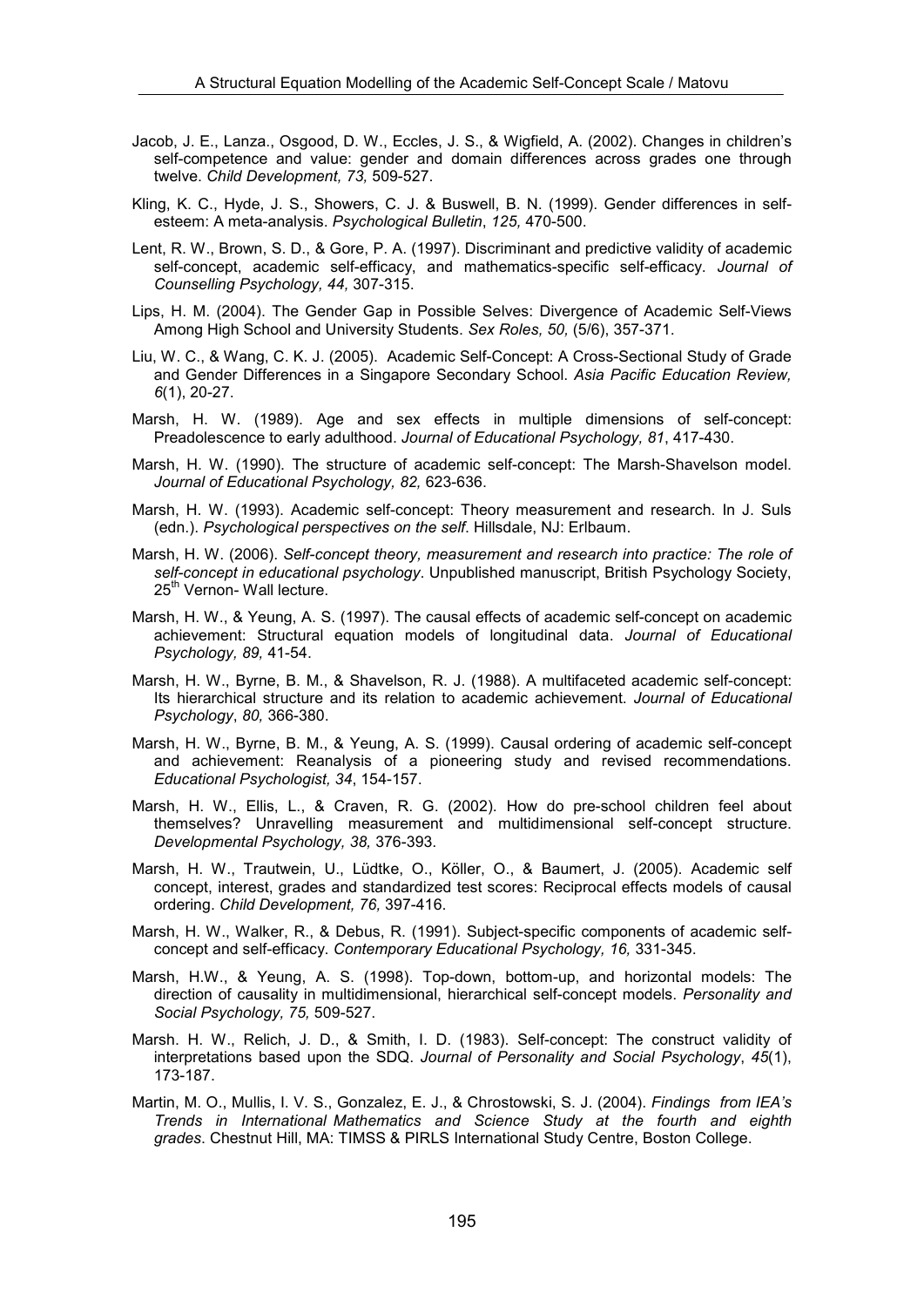- Masrom, M., & Hussein, R. (2008). *User Acceptance of Information Technology: Understanding Theories and Model.* Venton Publishing: Kuala Lumpur.
- Matovu, M. (2012). Academic Self-Concept and Academic Achievement among University Students. *International Online Journal of Educational Sciences, 4*(1), 107-116.
- Pajares, F., & Miller, M. D. (1994). The role of self-efficacy and self-concept beliefs in mathematical problem-solving: A path analysis. *Journal of Educational Psychology, 86,* 193- 203.
- Piers, E. V., & Harris, D. B. (1964). Age and other correlates of self-concept in children. *Journal of Educational Psychology*, *55*(2), 91-95.
- Shavelson, R. J., Hubner, J. J., & Stanton, G. C. (1976). Self-concept: Validation of construct interpretations. *Review of Educational Research, 46*, 407-441.
- Shen, A. X. L., Cheung, C. M. K., Lee, M. K. O., & Chen, H. (2011). How social influence affects we-intention to use instant messaging: The moderating effect of usage experience. *Information Systems frontier, 13,* 157-169. DOI 10.1007/s10796-009-9193-9.
- Shittu, A. T., Basha, K. M., AbdulRahman, N. S. N., & Ahmad, T. B. T. (2011). Investigating students' attitude and intention to use social software in higher education institution of learning in Malaysia. *Multicultural Education & Technology Journal, 5*(3), 194-208.
- Skaalvik, S., & Skaalvik, E. M. (2005). Self-concept, motivational orientation, and help seeking behaviour in mathematics: A study of adults returning to high school. *Social Psychology of Education, 8,* 285-302.
- Steele, J., James, J. B., & Barnett, R. C. (2002). Learning in a man's world: Examining the perceptions of undergraduate women in male-dominated academic areas. *Psychology of Women Quarterly*, *26,* 46-50.
- Tan, J. B., & Yates, S. M. (2007). A Rasch Analysis of the Academic Self-Concept Questionnaire, *International Educational Journal*, *8*(2), 470-484.
- Trautwein, U., Lüdtke, O., Marsh, H. W., Köller, O., & Baumert, J. (2006). Tracking, grading, and student motivation: Using group composition and status to predict self-concept and interest in ninth-grade mathematics. *Journal of Educational Psychology, 98*(4), 788-806.
- Wigfield, A., & Eccles, J. S. (2000). Expectancy-value theory of achievement motivation. *Contemporary Educational Psychology, 25,* 68-81.
- Wigfield, A., & Karpathian, M. (1991). Who am I and what can I do? Children's self concepts and motivation in achievement situations. *Educational Psychologist, 26,* 233-261.
- Wigfield, A., Battle, A., Keller, L. B., & Eccles, J. S. (2001). Sex differences in motivation, selfconcept, career aspiration and career choice: implications for cognitive development. In McGillicuddy-De Lisi, A., & De, R. (edn.). *Biology, society, and behaviour: the development of sex differences in cognition*. Westport, CT: Greenwood.
- Worrell, F. C., Latto, I. K., & Perlinski, M. A. (1999). The relationship of Risk Status to Self-Esteem and Perceived Life Chances. *The Journal of At-Risk Issues, 5*(2), 33-38.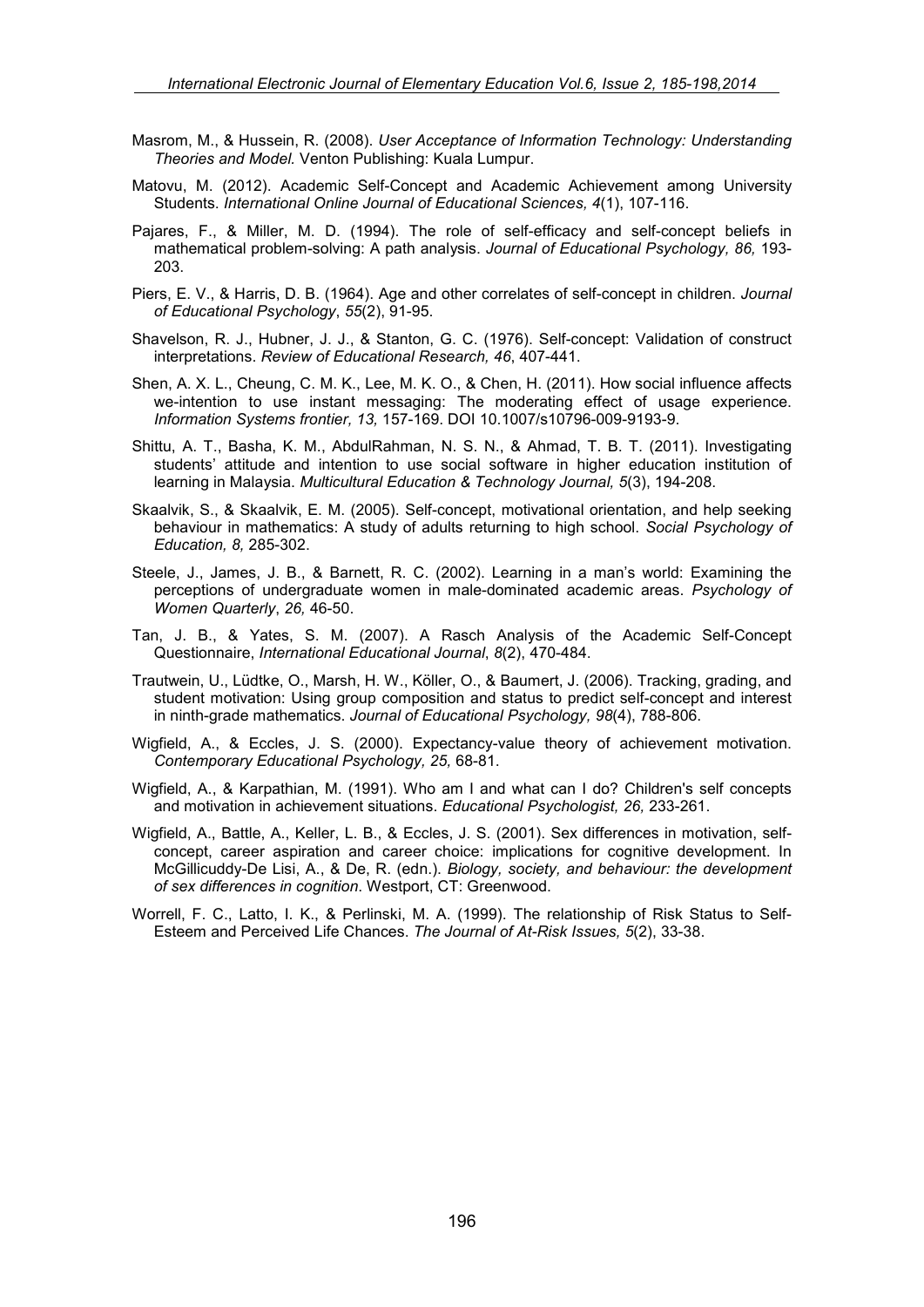## **APPENDIX A**

**1**= strongly Disagree, **2** = Disagree, **3** = Disagree some-what, **4** = neither agree nor disagree,  $5 = \text{Agree}$  some-what,  $6 = \text{Agree}$ ,  $7 = \text{Strongly Age}$ 

|     | $\frac{1}{2}$ $\frac{1}{2}$ $\frac{1}{2}$ $\frac{1}{2}$ $\frac{1}{2}$ $\frac{1}{2}$ $\frac{1}{2}$ $\frac{1}{2}$ $\frac{1}{2}$ $\frac{1}{2}$ $\frac{1}{2}$ $\frac{1}{2}$ $\frac{1}{2}$ $\frac{1}{2}$ $\frac{1}{2}$ $\frac{1}{2}$ $\frac{1}{2}$ $\frac{1}{2}$ $\frac{1}{2}$ $\frac{1}{2}$ $\frac{1}{2}$ $\frac{1}{2}$ |   |                |                         |                         |                |   |                |  |
|-----|---------------------------------------------------------------------------------------------------------------------------------------------------------------------------------------------------------------------------------------------------------------------------------------------------------------------|---|----------------|-------------------------|-------------------------|----------------|---|----------------|--|
| 1.  | I can follow the lectures easily.                                                                                                                                                                                                                                                                                   |   | $\mathbf{2}$   | 3                       | 4                       | 5              | 6 | 7              |  |
| 2.  | I day-dream a lot in lectures.                                                                                                                                                                                                                                                                                      |   | $\mathbf{2}$   | 3                       | $\overline{\mathbf{4}}$ | 5              | 6 | 7              |  |
| 3.  | I am able to help my course mates in their school work.                                                                                                                                                                                                                                                             |   | $\mathbf{2}$   | 3                       | $\overline{\mathbf{4}}$ | 5              | 6 | 7              |  |
| 4.  | I often do my course work without thinking.                                                                                                                                                                                                                                                                         |   | $\overline{2}$ | 3                       | $\overline{\mathbf{4}}$ | 5              | 6 | 7              |  |
| 5.  | If I work hard, I think I can get better grades.                                                                                                                                                                                                                                                                    |   |                | 3                       | $\overline{\mathbf{4}}$ | 5              | 6 | 7              |  |
| 6.  | I pay attention to the lecturers during lectures.                                                                                                                                                                                                                                                                   |   |                | 3                       | $\overline{\mathbf{4}}$ | 5              | 6 | 7              |  |
| 7.  | Most of my course mates are smarter than I am.                                                                                                                                                                                                                                                                      |   |                | $\mathbf{3}$            | $\overline{\mathbf{4}}$ | 5              | 6 | $\overline{7}$ |  |
| 8.  | I study hard for my tests.                                                                                                                                                                                                                                                                                          |   |                | 3                       | $\overline{\mathbf{4}}$ | 5              | 6 | 7              |  |
| 9.  | My lecturers feel that I am poor in my studies.                                                                                                                                                                                                                                                                     |   | $\mathbf{2}$   | $\mathbf{3}$            | 4                       | 5              | 6 | 7              |  |
| 10. | I am usually interested in my course work.                                                                                                                                                                                                                                                                          |   | $\overline{2}$ | $\mathbf{3}$            | $\overline{\mathbf{4}}$ | 5              | 6 | $\overline{7}$ |  |
| 11. | I often forget what I have learned.                                                                                                                                                                                                                                                                                 |   | $\overline{2}$ | $\mathbf{3}$            | $\overline{\mathbf{4}}$ | 5              | 6 | 7              |  |
| 12. | I will do my best to pass all the courses this semester.                                                                                                                                                                                                                                                            |   | $\overline{2}$ | $\overline{\mathbf{3}}$ | $\overline{\mathbf{4}}$ | 5              | 6 | 7              |  |
| 13. | I get frightened when I am asked a question by the                                                                                                                                                                                                                                                                  |   | $\overline{2}$ | $\overline{\mathbf{3}}$ | $\boldsymbol{4}$        | 5              | 6 | 7              |  |
|     | lecturers.                                                                                                                                                                                                                                                                                                          |   |                |                         |                         |                |   |                |  |
| 14. | I often feel like quitting the degree course.                                                                                                                                                                                                                                                                       |   | 2              | 3                       | 4                       | 5              | 6 | 7              |  |
| 15. | I am good in most of my courses.                                                                                                                                                                                                                                                                                    | 1 | $\mathbf{2}$   | $\mathbf{3}$            | $\overline{\mathbf{4}}$ | 5              | 6 | 7              |  |
| 16. | I am always waiting for the lecture to end and go home.                                                                                                                                                                                                                                                             |   | $\overline{2}$ | $\mathbf{3}$            | $\overline{\mathbf{4}}$ | 5 <sup>5</sup> | 6 | 7              |  |
| 17. | I always do poorly in course works and tests.                                                                                                                                                                                                                                                                       | 1 | $\overline{2}$ | $\overline{\mathbf{3}}$ | $\overline{\mathbf{4}}$ | 5 <sup>5</sup> | 6 | 7              |  |
| 18. | I do not give up easily when I am faced with a difficult                                                                                                                                                                                                                                                            | 1 | $\mathbf{2}$   | $\overline{\mathbf{3}}$ | $\overline{\mathbf{4}}$ | 5              | 6 | 7              |  |
|     | question in my course work.                                                                                                                                                                                                                                                                                         |   |                |                         |                         |                |   |                |  |
| 19. | I am able to do better than my friends in most courses.                                                                                                                                                                                                                                                             |   | $\mathbf{2}$   | 3                       | 4                       | 5              | 6 |                |  |
| 20. | I am not willing to put in more effort in my course work.                                                                                                                                                                                                                                                           | 1 | $\overline{2}$ | 3                       | $\overline{\mathbf{4}}$ | 5              | 6 | 7              |  |